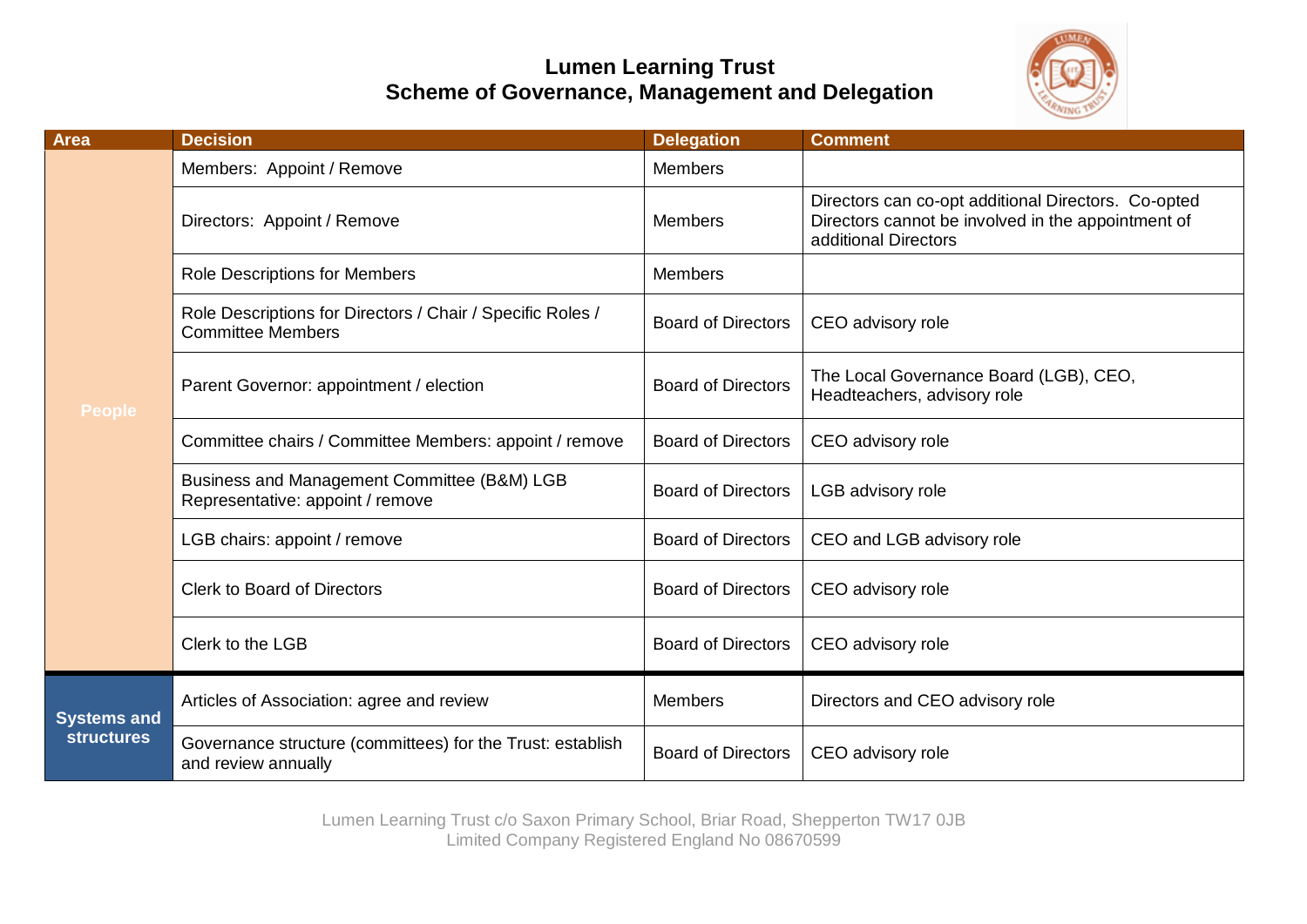|                  | Annual Governance Scheme of Delegation: agree and<br>review                            | <b>Board of Directors</b> | CEO advisory role                                                                                                                                 |
|------------------|----------------------------------------------------------------------------------------|---------------------------|---------------------------------------------------------------------------------------------------------------------------------------------------|
|                  | Terms of Reference for Trust committees (including LGBs);<br>agree and review annually | <b>Board of Directors</b> | CEO advisory role                                                                                                                                 |
|                  | Recruit to fill governance vacancies                                                   | <b>Board of Directors</b> | CEO advisory role. Clerk to co-ordinate parent and<br>staff governor appointments / elections to fill LGB<br>vacancies                            |
|                  | Annual review of governance performance                                                | <b>Board of Directors</b> | CEO / Deputy Executive Principal advisory role.<br>Completed as part of annual LLT governance event.                                              |
|                  | Annual schedule of business for:<br><b>Trust board</b><br><b>Trust Committees</b>      | <b>Board of Directors</b> | CEO advisory role.                                                                                                                                |
|                  | Annual schedule of business for LGB: agree                                             | <b>Board of Directors</b> | CEO / Deputy Executive Principal / Education<br>Committee advisory role.                                                                          |
| <b>Reporting</b> | Trust Governance details on Trust and Schools websites:<br>ensure                      | <b>Board of Directors</b> | CEO advisory role. Clerk to Directors to review website<br>information at least annually to ensure statutory<br>published information up to date. |
|                  | School governance details on School website: ensure                                    | <b>Board of Directors</b> | CEO advisory role. Clerk to Directors to review website<br>information at least annually to ensure statutory<br>published information up to date. |
|                  | Annual performance of the Trust: submit to Members and<br>publish                      | <b>Board of Directors</b> |                                                                                                                                                   |
|                  |                                                                                        |                           |                                                                                                                                                   |
|                  | Lumen Learning Trust c/o Saxon Primary School, Briar Road, Shepperton TW17 0JB         |                           |                                                                                                                                                   |

Limited Company Registered England No 08670599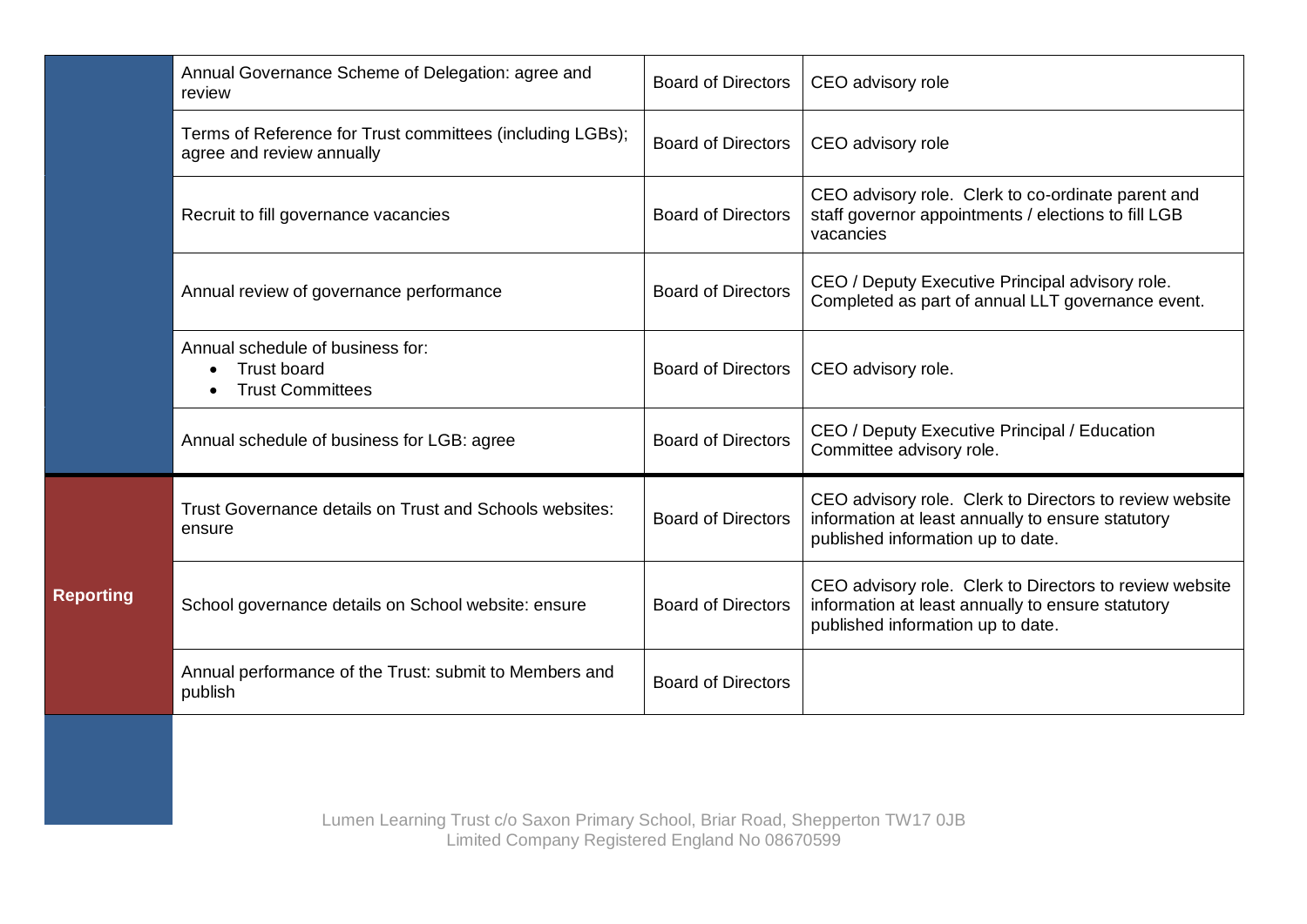|                                  | Annual report and accounts including accounting policies,<br>signed statement on regularity, propriety and compliance,<br>incorporating governance statement demonstrating value<br>for money: submit                                                                                                                                                                             | <b>Board of Directors</b>   | CEO and B&M advisory role.                                                                                                                                                 |
|----------------------------------|-----------------------------------------------------------------------------------------------------------------------------------------------------------------------------------------------------------------------------------------------------------------------------------------------------------------------------------------------------------------------------------|-----------------------------|----------------------------------------------------------------------------------------------------------------------------------------------------------------------------|
| <b>Being</b><br><b>Strategic</b> | Determine Trust wide policies which reflect the Trust's<br>ethos and values (facilitating discussions with unions where<br>appropriate) including admissions; charging and remissions,<br>complaints; expenses, health and safety, premises<br>management; data protection and FOI; staffing policies<br>including capability, discipline, conduct and grievance, pay:<br>approve | <b>Board of Directors</b>   | CEO advisory role. Head of Finance and Head of<br>Operations advisory roles.                                                                                               |
|                                  | Determine school level policies which reflect the school's<br>ethos and values to include eg SEND, safeguarding and<br>child protection, curriculum, behaviour: approve                                                                                                                                                                                                           | CEO                         | Deputy Executive Principal, Headteachers and<br>Education Committee advisory role.                                                                                         |
|                                  | Determine school admission arrangements: approve                                                                                                                                                                                                                                                                                                                                  | <b>Board of Directors</b>   | CEO advisory role                                                                                                                                                          |
|                                  | Central services charge: agree                                                                                                                                                                                                                                                                                                                                                    | <b>Board of Directors</b>   | CEO and B&M advisory role.                                                                                                                                                 |
|                                  | Management of risk: establish register, review and monitor                                                                                                                                                                                                                                                                                                                        | <b>Board of Directors</b>   | CEO, Trust Committees, Headteachers, Head of<br>Finance and Head of Operations advisory roles                                                                              |
|                                  | Engagement with stakeholders                                                                                                                                                                                                                                                                                                                                                      | All levels of<br>governance | Headteachers produce weekly newsletters to engage<br>local stakeholders, termly production of Illumenate,<br>Trust staff newsletter shared with Directors and<br>Governors |
|                                  | Trust's vision and strategy, agreeing key priorities and key<br>performance indicators (KPIs) against which progress<br>towards achieving the vision can be measured                                                                                                                                                                                                              | <b>Board of Directors</b>   | CEO / Deputy Executive Principal and Trust<br>Committees advisory roles                                                                                                    |

Lumen Learning Trust c/o Saxon Primary School, Briar Road, Shepperton TW17 0JB Limited Company Registered England No 08670599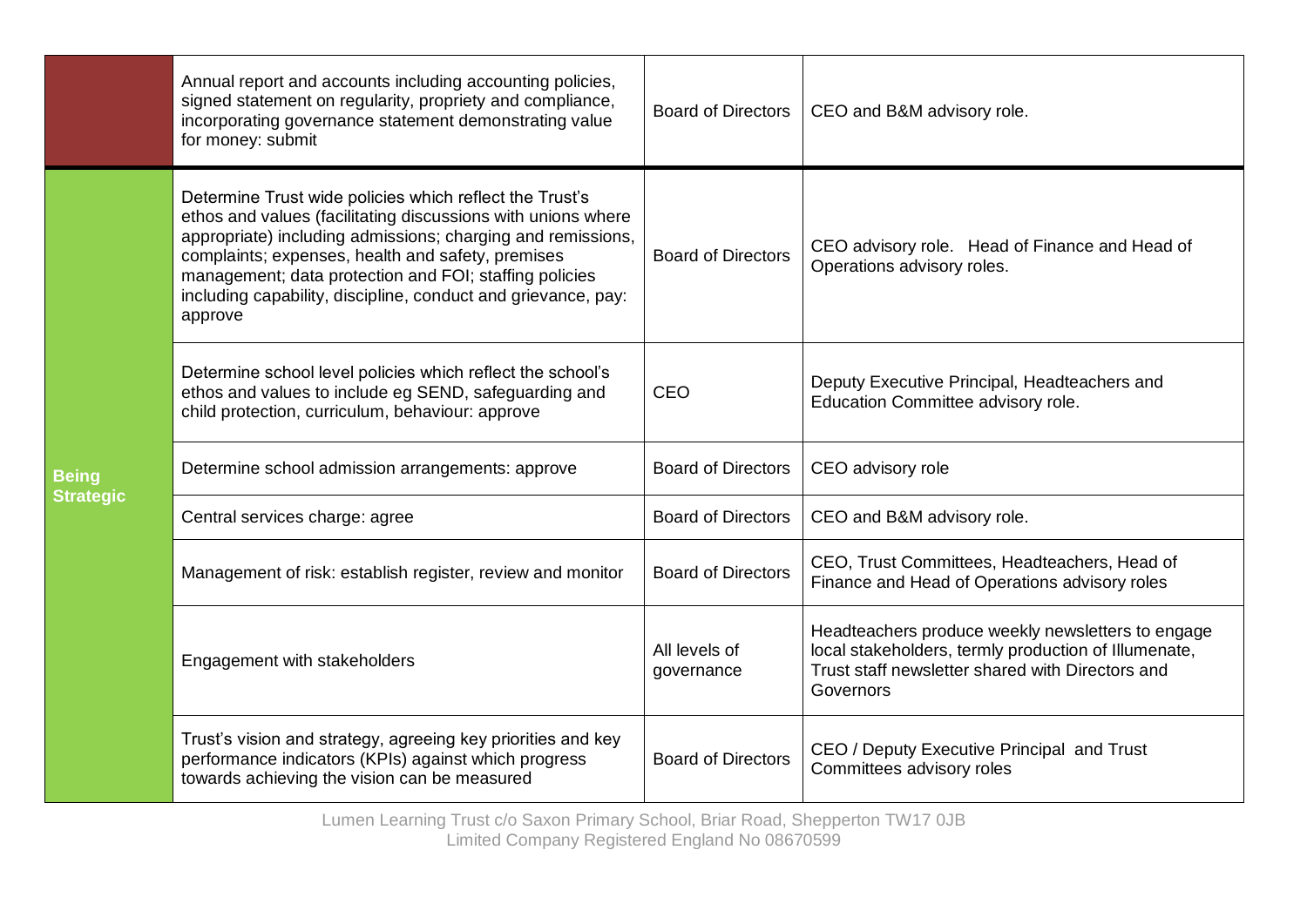|                                     | Schools vision and strategy agreeing key priorities and key<br>performance indicators (KPIs) against which progress<br>towards achieving the vision can be measured | <b>Local Governance</b><br><b>Board</b> | CEO / Deputy Executive Principal, Director and<br>Headteacher input        |
|-------------------------------------|---------------------------------------------------------------------------------------------------------------------------------------------------------------------|-----------------------------------------|----------------------------------------------------------------------------|
|                                     | Chief Executive Officer: Appoint and dismiss                                                                                                                        | <b>Board of Directors</b>               |                                                                            |
|                                     | School Headteacher: Appoint and dismiss                                                                                                                             | <b>CEO</b>                              | Directors advisory role                                                    |
|                                     | Budget plan to support delivery of Trust key priorities: Agree                                                                                                      | <b>Board of Directors</b>               | CEO, B&M and Head of Finance advisory roles                                |
|                                     | Budget plan to support delivery of Schools key priorities:<br>Agree                                                                                                 | <b>CEO</b>                              | Headteacher, Head of Finance and School Business<br>Manager advisory roles |
|                                     | Trust's staffing structure: agree                                                                                                                                   | <b>Board of Directors</b>               | CEO advisory role                                                          |
|                                     | School staffing structure: agree                                                                                                                                    | CEO                                     | Headteacher, Head of Finance and School Business<br>Manager advisory roles |
| <b>Holding to</b><br><b>Account</b> | Auditors: Appoint / dismiss                                                                                                                                         | <b>Members</b>                          | Directors, B&M and Head of Finance advisory roles                          |
|                                     | Auditing and reporting arrangements for matters of<br>compliance (eg safeguarding, H&S, employment): agree                                                          | <b>Board of Directors</b>               | CEO, Head of Finance and Head of Operations<br>advisory roles              |
|                                     | Reporting arrangements for progress on key priorities:<br>agree                                                                                                     | <b>Board of Directors</b>               | CEO / Deputy Executive Principal and Headteachers<br>advisory roles        |
|                                     | Performance Management of the Chief Executive Officer:<br>undertake                                                                                                 | <b>Board of Directors</b>               |                                                                            |
|                                     | Performance Management of School Headteachers:<br>undertake                                                                                                         | CEO                                     | Chair of LGB advisory role                                                 |